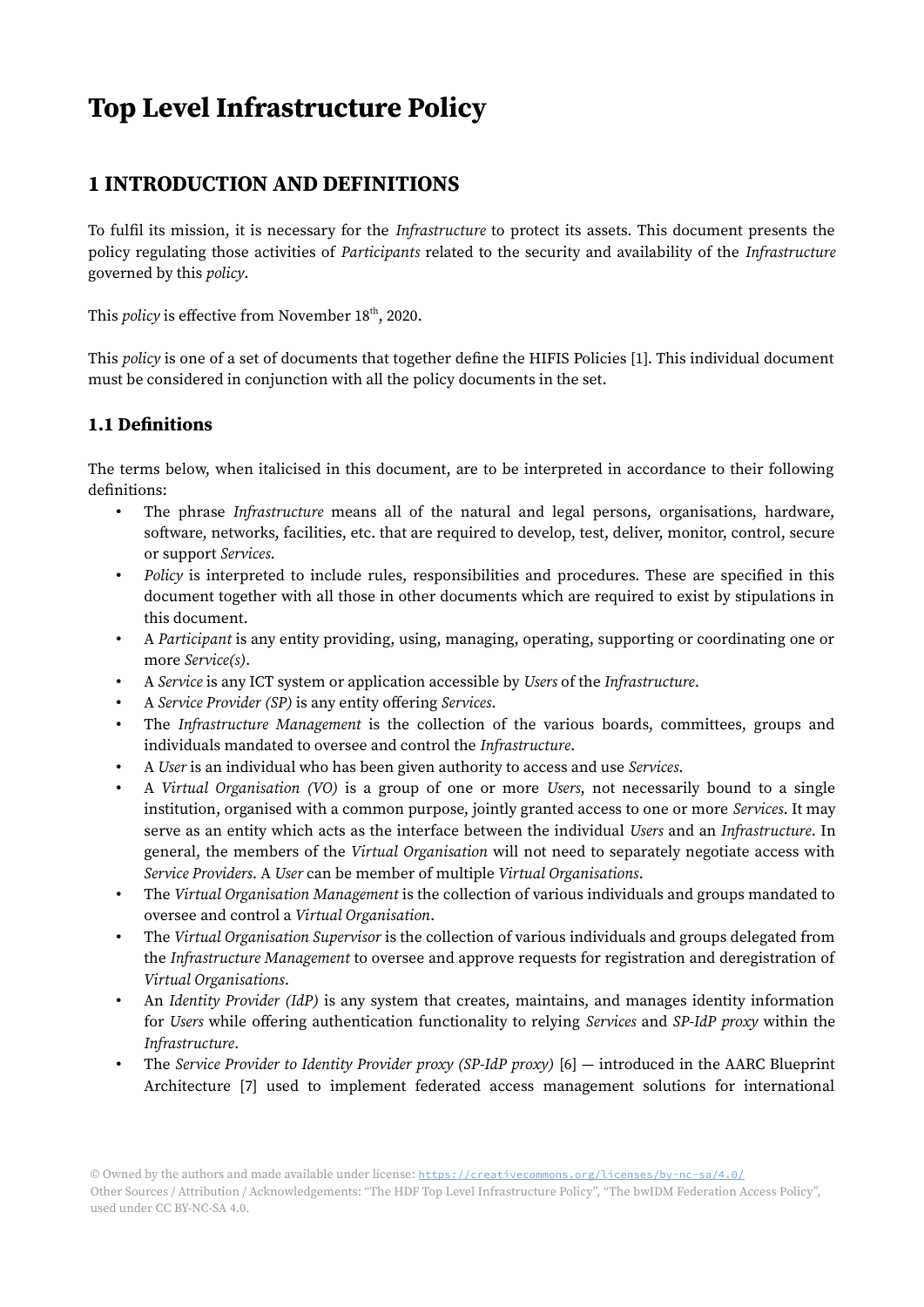research collaborations  $-$  is a single component that negotiates between *Services* and *IdPs*, thereby shielding the Infrastructure from the heterogeneity of global identity federations.

- A Role is a property that a Participant has. It comprises a set of rights and responsibilities within the Infrastructure and determines the Participant's abilities to use and/or manage a Service, Virtual Organisation or any other part of the Infrastructure. A Participant can hold different Roles in different contexts. Roles are defined by the Policies.
- The Infrastructure Security Contact is the collection of various individuals and groups mandated by the Infrastructure Management to lead and coordinate the operational security capability of the Infrastructure.

Other infrastructures, frameworks or standards mentioned in this document are described below:

- $Sirtfi$  [2] is a trust framework aiming to enable coordination of security incident response across federated organisations by describing practices and attributes that identify an organisation as being capable of effectively participating in incident response  $-$  i.e. is *Sirtfi* compliant.
- The REFEDS Assurance Framework (RAF) [3] defines requirements for identity assurance, as well as two assurance profiles based on these requirements. Identity Assurance conveys the level of confidence that an identity belongs to the expected User; this includes identity vetting, multi factor authentication and the security provisions of the Identity Provider among other factors. The aim is to provide a basis for SPs to make decisions on how much to trust assertions made by IdPs, and manage risks related to access control to their Services.
- The REFEDS Research and Scholarship (R&S) Entity Category [4] aims to support the release of attributes by IdPs to SPs in this category, by defining requirements on both SPs and IdPs, as well as the attribute bundle that must be supported.
- The DFN-AAI [5] is an authentication and authorisation infrastructure operated by the DFN association.
- DFN-AAI Advanced, the highest of three levels of assurance within DFN-AAI, defines minimum requirements for IdPs regarding the reliability and trustworthiness of authentication. Please note that DFN-AAI is moving towards DFN-AAI-+ which makes use of the REFEDS Assurance Framework to describe assurance.

### 1.2 Objectives

This *policy* gives authority for actions as defined in this *policy*, which may be carried out by designated individuals and organisations, and places responsibilities on all Participants.

#### 1.3 Scope

This policy applies to all Participants. This policy augments local Service policies by setting out additional Infrastructure specific requirements.

#### 1.4 Approval and Maintenance

This policy is approved by the Infrastructure Management and thereby endorsed and adopted by the Infrastructure as a whole. This policy will be maintained and revised by a collection of various individuals and groups appointed by the Infrastructure Management as required and resubmitted for formal approval and adoption whenever significant changes are needed. The most recently approved version of this document is available at a location specific to the Infrastructure [1].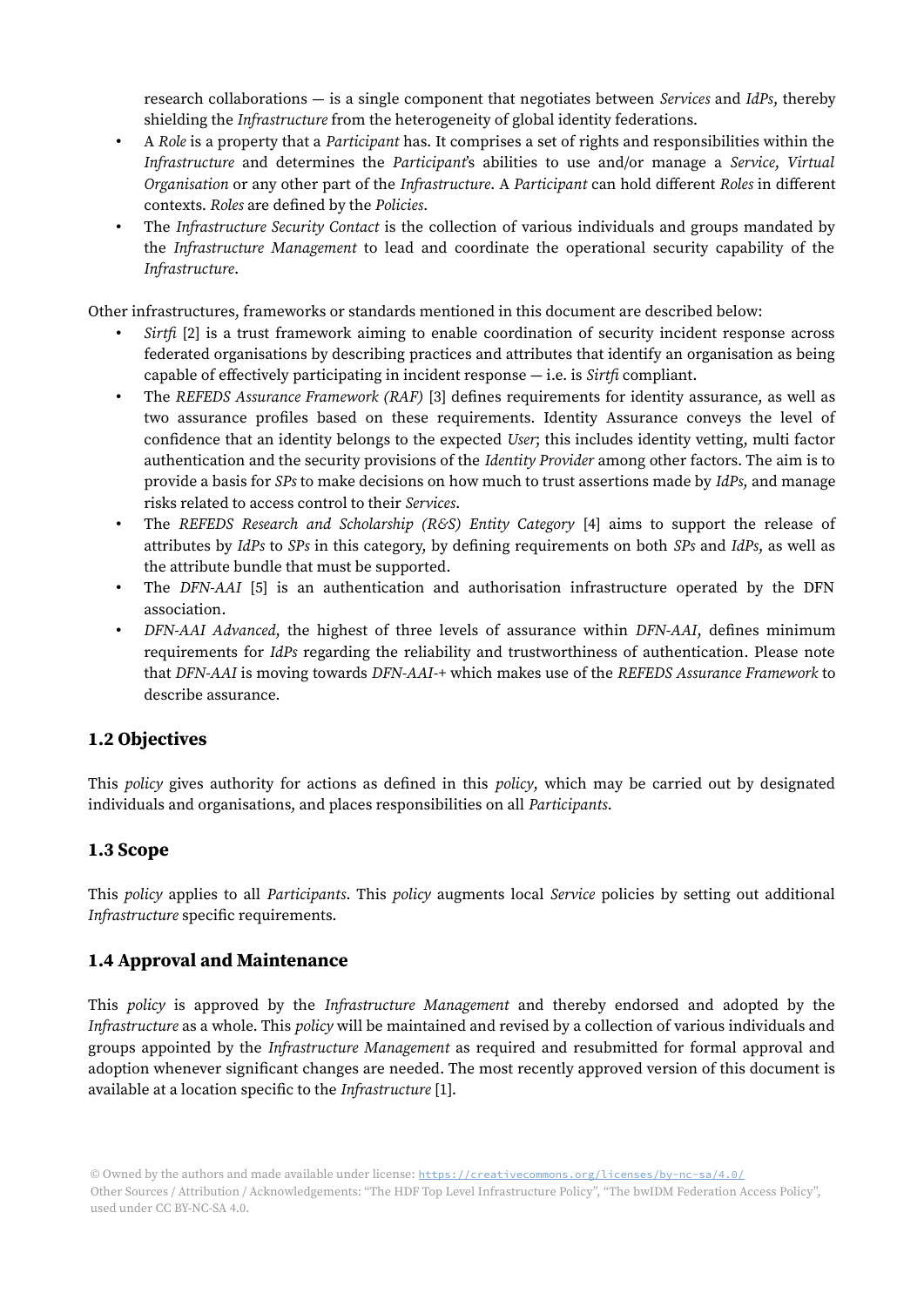# 1.5 Additional Policy Documents

Additional policy documents required for a proper implementation of this policy may be found at a location specific to the Infrastructure [1], and are listed below:

- Virtual Organisation Membership Management Policy (VOMMP)
- Policy on the Processing of Personal Data (PPPD)
- Security Incident Response Procedure (SIRP)

These Infrastructure-defined policies must be complemented by local policies. The following list of policies may need to be specified by Participants, depending on which Infrastructure components (see section 2.2) are operated.

- Service Privacy Policy (SPP)
- Virtual Organisation Acceptable Use Policy (VO AUP)
- SP-IdP proxy Privacy Policy (Proxy PP)
- Service Acceptable Use Policy (SAUP) optional
- Service Access Policy (SAP) optional
- Virtual Organisation Privacy Policy (VO PP) optional (unless VOs process or control personal data)

Templates are provided for Acceptable Use Policies and Privacy Policies [1].

[Figure 1](#page-2-0) gives an overview of the HIFIS policies, specifying, for each policy, the Participant that defines (or should define) the policy, and the Participant(s) that must abide by the policy.



<span id="page-2-0"></span>Figure 1: Overview of HIFIS policies, with respect to the Participants involved in defining them, as well as abiding by the specified policies.

# 2 ROLES AND RESPONSIBILITIES

This section defines the roles and responsibilities of Participants.

### 2.1 Roles

- Infrastructure Management
- Infrastructure Security Contact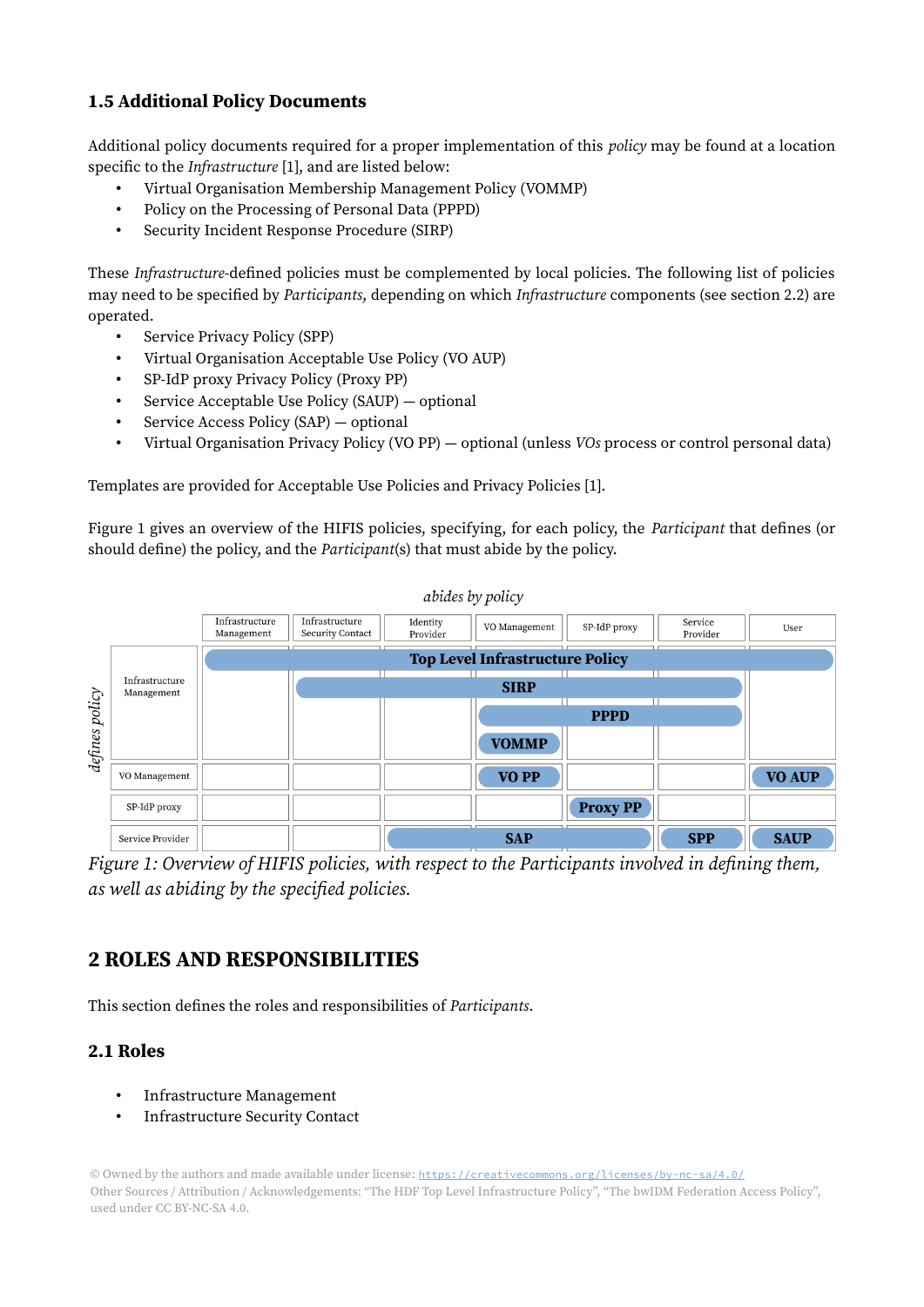- User
- Virtual Organisation Management
- Identity Provider
- Service Provider
- SP-IdP proxy

#### 2.2 Infrastructure

#### 2.2.1 Infrastructure Management

The *Infrastructure Management* provides, through the adoption of this *policy* and through its representations on the various management bodies of the Infrastructure, the overall authority for the decisions and actions resulting from this policy including procedures for the resolution of disputes.

The Infrastructure Management provides the capabilities for meeting its responsibilities with respect to this policy. The Infrastructure Management is responsible for taking all necessary actions to ensure compliance of its Participants and can represent them towards third parties with respect to this policy.

The Infrastructure Management must maintain a registry of Privacy Policies of Services to which personal data may be released.

The Infrastructure Management must appoint an Infrastructure Security Contact who leads and coordinates the operational security capability of the Infrastructure.

#### 2.2.2 Infrastructure Security Contact

The Infrastructure Security Contact must support the requirements of the Sirtfi framework [2] on behalf of the Infrastructure.

The Infrastructure Security Contact must, in consultation with the Infrastructure Management and other appropriate persons, require actions by Participants as are deemed necessary to protect the Infrastructure from or contain the spread of IT security incidents.

The Infrastructure Security Contact also handles requests for exceptions to this policy as described in section 5. The Infrastructure Security Contact is responsible for establishing periodical tests of a communications flow to all Security Contact Points for use in security incidents.

The Infrastructure Security Contact is [security@hifis.net](mailto:security@hifis.net).

### 2.3 Identity Provider

Identity Providers must support / abide by:

• Sirt $f_i$  [2]

Identity Providers must comply with the Sirtfi framework [2]. Identity Providers must designate a Security contact point (person or team) that is willing and able to collaborate with affected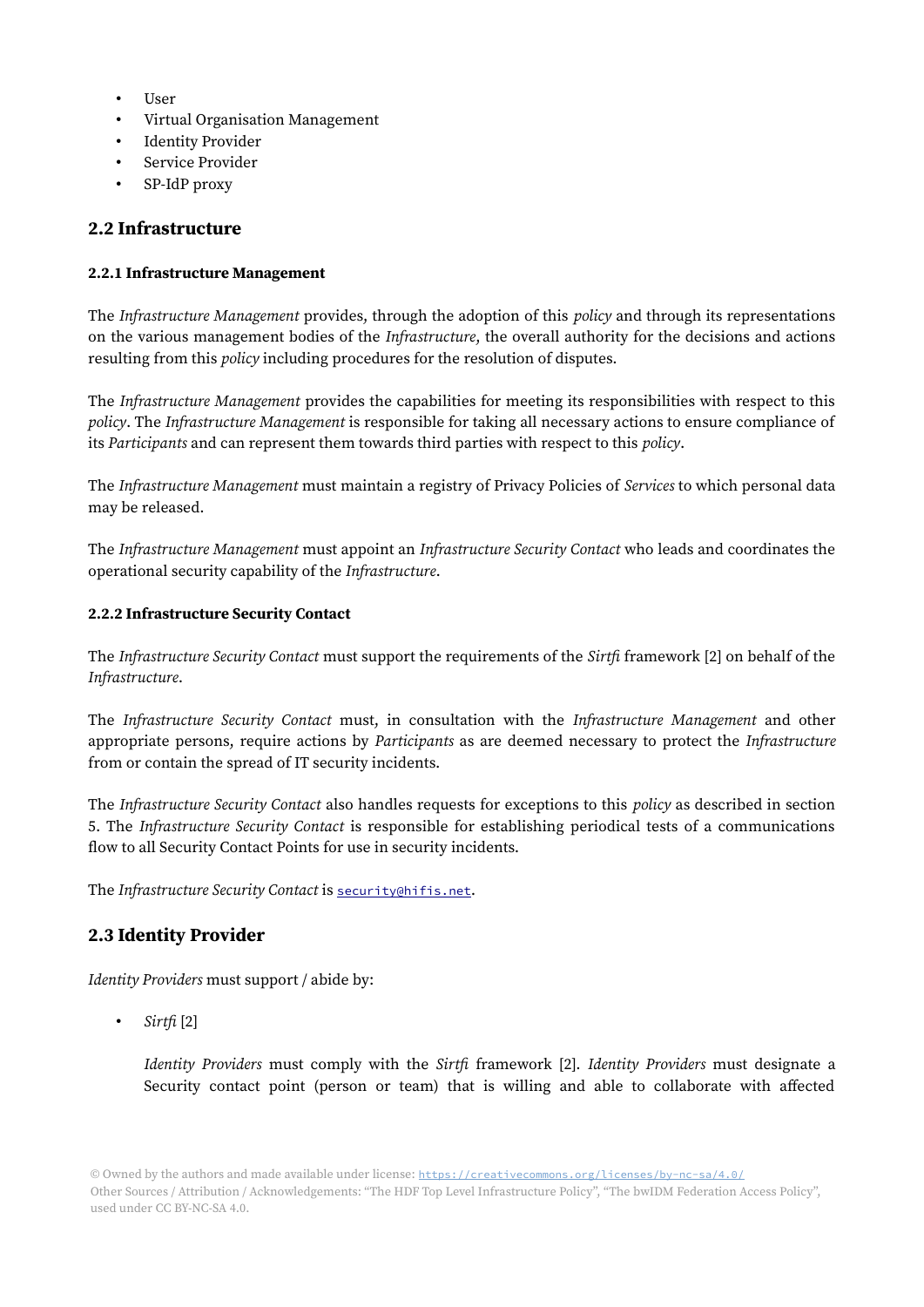Participants in the management of security incidents and make it known to the Infrastructure Security Contact.

• REFEDS Assurance Framework (RAF) [3]

Identity Providers must abide by the provisions on acceptable authentication assurance in section 3. Identity Providers must support the REFEDS Assurance Framework (RAF) [3] to describe the levels of assurance of their Users.

• R&S Entity Category [4]

*Identity Providers* must support the R&S *Entity Category* [4] and ensure that they can supply the attributes to R&S Service Providers in accordance with the R&S Entity Category specification [4].

- Security Incident Response Procedure (SIRP)
- Service Access Policies (SAP)

The use of each Service may require the delivery of additional User attributes, such as "entitlements" for authorising the use of specific Services. These attributes can be found in the Service Access Policy of the Service. Identity Providers must ensure the ability to send these additional attributes, and the attributes must be delivered only in agreement with Service Providers.

Identity Providers must acknowledge that their mere participation in the Infrastructure does not entitle their Users to use all the Services offered in the Infrastructure. The use of the individual Services may require bilateral agreements between the organisations of the *Identity Providers* and those of the *Service Providers*.

Identity Providers must provide correct information about their Users. Correctness is defined by the R&S Entity Category specification [4] and guidelines of the DFN-AAI [5]. For additional attributes, the requirements of the respective Service Provider apply, as specified in their Service Access Policy (SAP).

Identity Providers must inform Users about the data to be transmitted by the Identity Provider to the Service Provider.

#### 2.4 Virtual Organisation Management

Virtual Organisations must support / abide by:

• REFEDS Assurance Framework (RAF) [3]

The Virtual Organisation Management must abide by the provisions on acceptable authentication assurance in section 3. The Virtual Organisation Management must support the REFEDS Assurance Framework (RAF) [3] to describe the levels of assurance of Users.

• Security Incident Response Procedure (SIRP)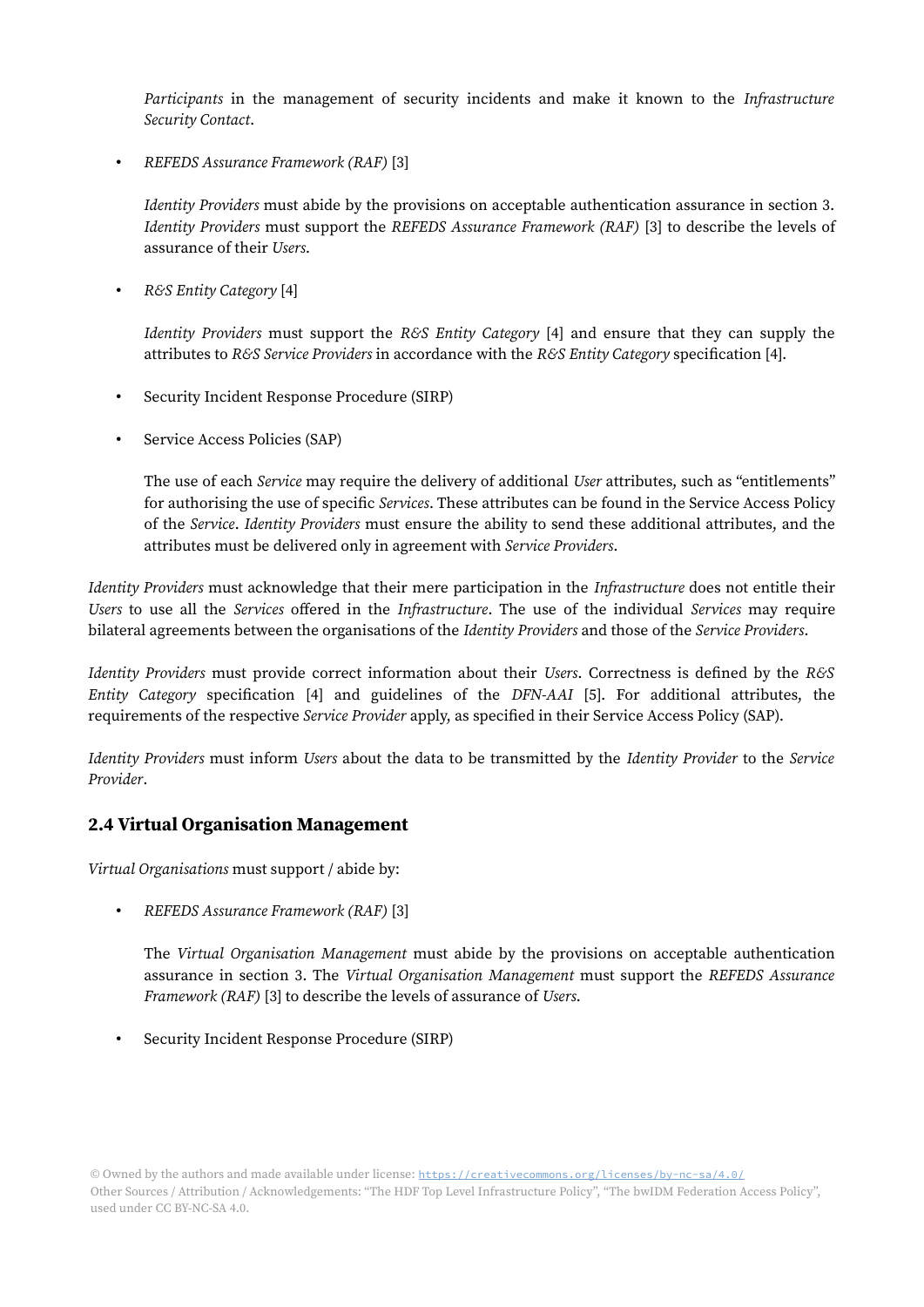The Virtual Organisation Management must designate a Security contact point (person or team) that is willing and able to collaborate with affected Participants in the management of security incidents, in compliance with the Security Incident Response Procedure (SIRP).

• Virtual Organisation Membership Management Policy (VOMMP)

The Virtual Organisation Management must abide by the Virtual Organisation Membership Management Policy. Exceptions to this must be handled as in section 5.

• Policy on the Processing of Personal Data (PPPD)

Virtual Organisations that operate their own Registry (containing membership data of the VO) must comply with the Policy on the Processing of Personal Data. The Registry must also be operated in a manner compliant with Sirtfi [2]. A Virtual Organisation may delegate the operation of its Registry to the SP-IdP proxy.

Virtual Organisations must define:

• Virtual Organisation Acceptable Use Policy (VO AUP)

The Virtual Organisation must define, and provide to the Infrastructure, a Virtual Organisation Acceptable Use Policy (VO AUP), and ensure that its members are aware of and agree to abide by this AUP. The Virtual Organisation Management must ensure that only individuals who have agreed to abide by the Virtual Organisation AUP and have been presented with the VO Privacy Policy or SP-IdP proxy Privacy Policy are registered as members of the Virtual Organisation. The acceptance of the AUP must be recorded for audit trail and repeated at least once a year, or upon material changes to its content.

• Virtual Organisation Privacy Policy (VO PP)

Virtual Organisations that process or control personal data must define a Virtual Organisation Privacy Policy (VO PP).

The Virtual Organisation Management is responsible for promptly investigating reports of Users failing to comply with the policies and for taking appropriate action to limit the risk to the Infrastructure and ensure compliance in the future.

The Virtual Organisation Management is responsible for obtaining support for their Virtual Organisation from Services (e.g. through MoUs or other types of agreements), and ensuring that all the Service requirements placed upon the Users are met, including identity assurance.

#### 2.5 SP-IdP Proxy

The *SP-IdP proxy* must support / abide by:

• Sirtfi [2]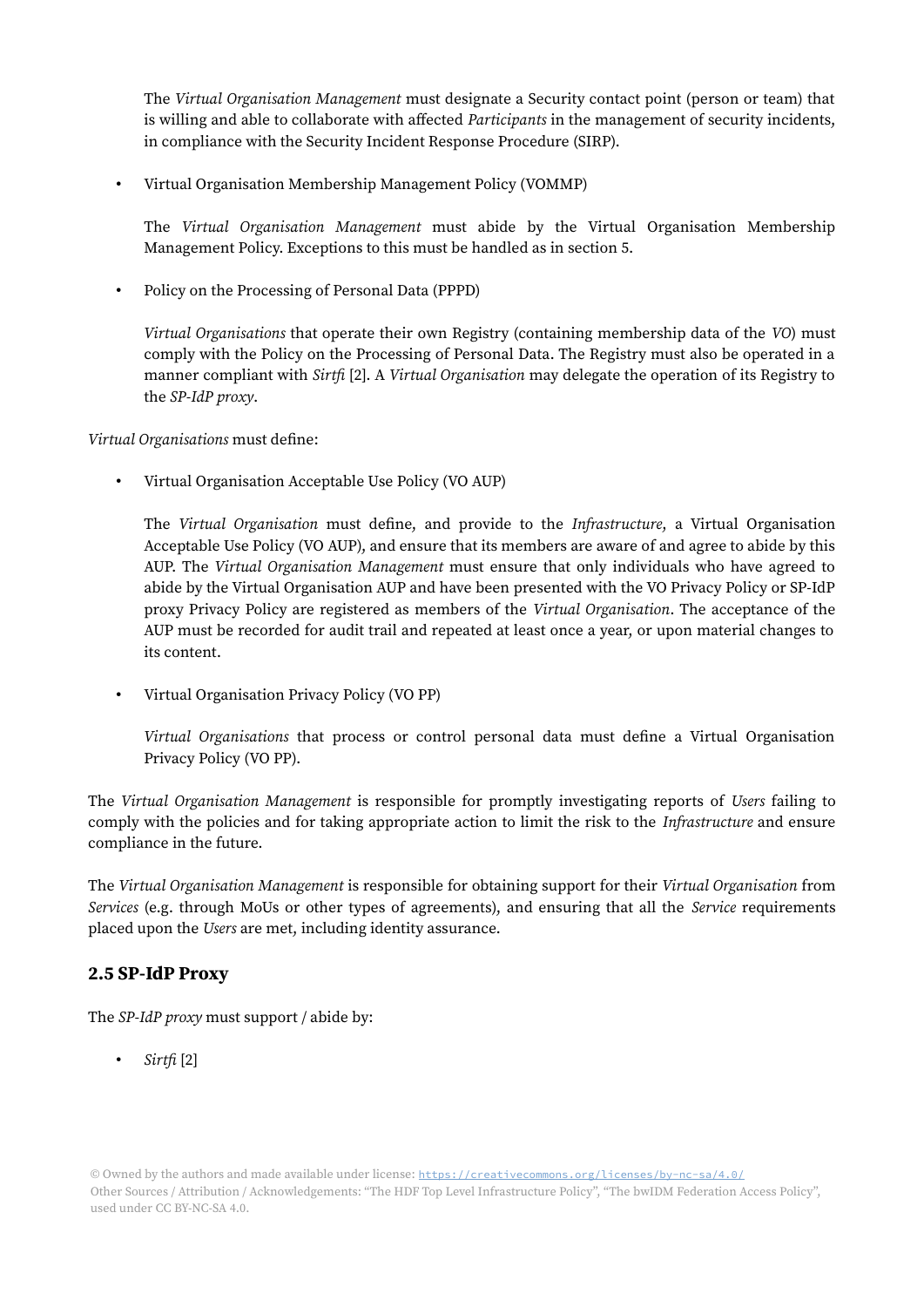The *SP-IdP proxy* must designate a Security contact point (person or team) that is willing and able to collaborate with affected Participants in the management of security incidents and to take prompt action as necessary to safeguard the SP-IdP proxy during an incident and make it known to the Infrastructure Security Contact. The Security contact must also support the requirements of the Sirtfi framework [2] on behalf of the SP-IdP proxy.

• REFEDS Assurance Framework (RAF) [3]

The *SP-IdP proxy* must abide by the provisions on acceptable authentication assurance in section 3.

• R&S Entity Category [4]

The SP-IdP proxy must comply with the R&S Entity Category [4] criteria and best practices.

- Security Incident Response Procedure (SIRP)
- Policy on the Processing of Personal Data (PPPD)

The SP-IdP proxy must define an SP-IdP proxy Privacy Policy (Proxy PP).

The SP-IdP proxy must forward entitlements from the home IdPs to SPs.

#### 2.6 Service Provider

Service Providers must support / abide by:

• Sirtfi [2]

Service Providers must comply with the Sirtfi framework [2]. The Service Provider must designate a Security contact point (person or team) that is willing and able to collaborate with affected Participants in the management of security incidents and to take prompt action as necessary to safeguard Services during an incident and make it known to the Infrastructure Security Contact.

Service Providers must deploy effective security controls to protect the confidentiality, integrity and availability of their Services.

• REFEDS Assurance Framework (RAF) [3]

For Services requiring authentication of entities, the Service Providers must abide by the provisions on acceptable authentication assurance in section 3.

• R&S Entity Category [4]

Service Providers must comply with the R&S Entity Category [4] criteria and best practices. Service Providers should limit their data requirements to the bundle of attributes defined in the R&S Entity Category [4] specification, but may negotiate for additional data as required, via Service Access Policies.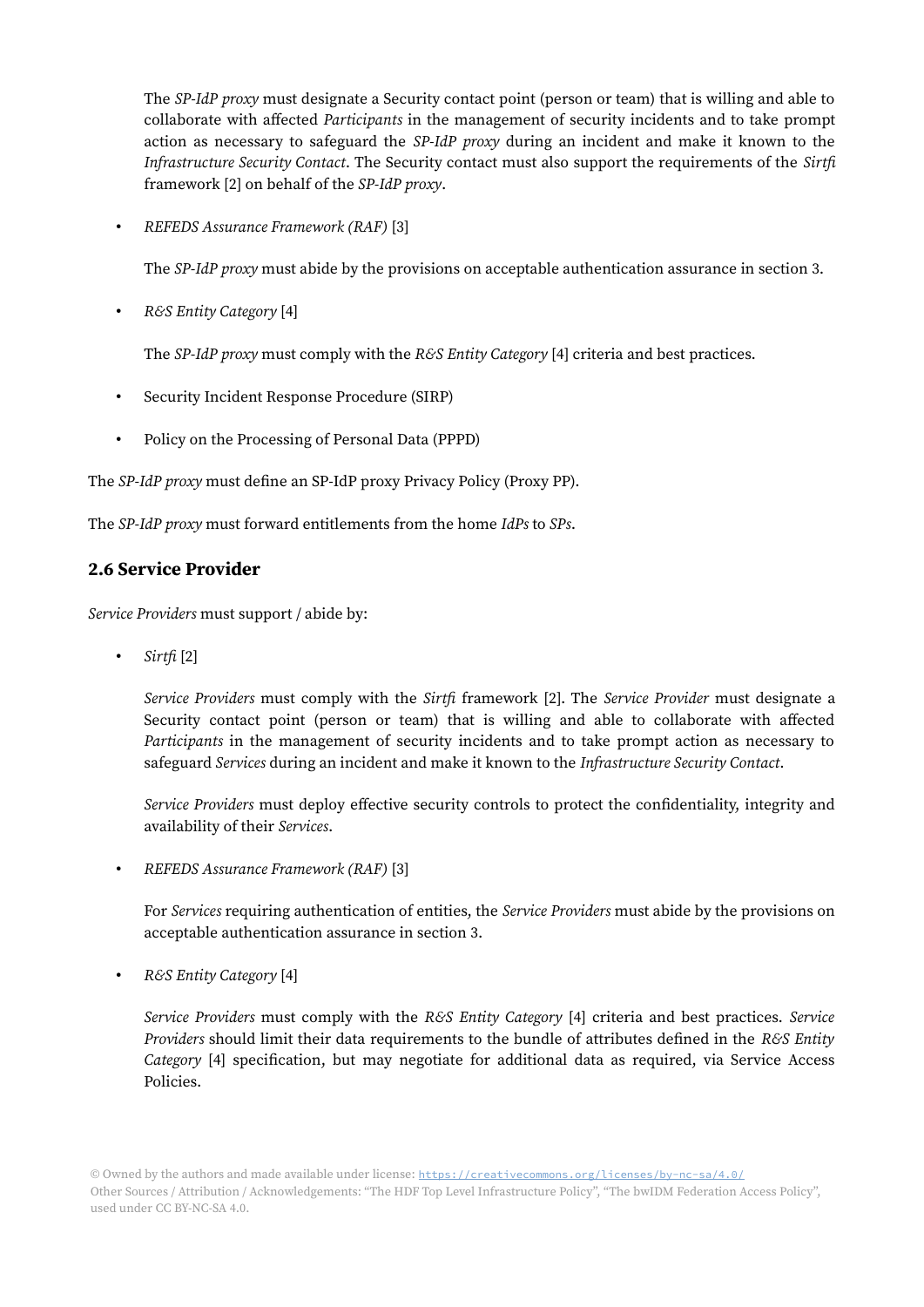- Security Incident Response Procedure (SIRP)
- Policy on the Processing of Personal Data (PPPD)

For Services receiving personal data, Service Providers must comply with the Policy on the Processing of Personal Data (PPPD).

Service Providers must define, for each Service:

• Service Privacy Policy (SPP)

For each Service that processes or controls personal data, a Service Privacy Policy (SPP) must be defined and shared with the *Infrastructure Management*, and presented to Users upon first access to the Service.

Service Providers are responsible for recording sufficient information such that personal data can be cleansed after the retention period is reached. The recorded information and the retention period must be specified in the local Service Privacy Policy (SPP).

Service Providers may define, for each Service:

• Service Acceptable Use Policy (SAUP)

For each Service provided, Service Providers may specify a Service Acceptable Use Policy (SAUP) if the AUPs in force in the *Infrastructure* are not acceptable, and ensure that its Users are aware of and agree to abide by this AUP.

• Service Access Policy (SAP)

For each Service provided, Service Providers may specify a Service Access Policy (SAP), where supported assurance profiles can be defined, as well as any additional attributes that are required for providing the Service.

Service Providers acknowledge that participating in the Infrastructure and allowing related inbound and outbound network traffic increases their IT security risk. Service Providers are responsible for accepting or mitigating this risk.

#### 2.7 User

Users must abide by:

• Virtual Organisation Acceptable Use Policy (VO AUP)

Users must accept and agree to abide by the Virtual Organisation Acceptable Use Policy (VO AUP) when they register or renew their registration with a Virtual Organisation, as well as upon changes in this policy.

• Service Acceptable Use Policy (SAUP)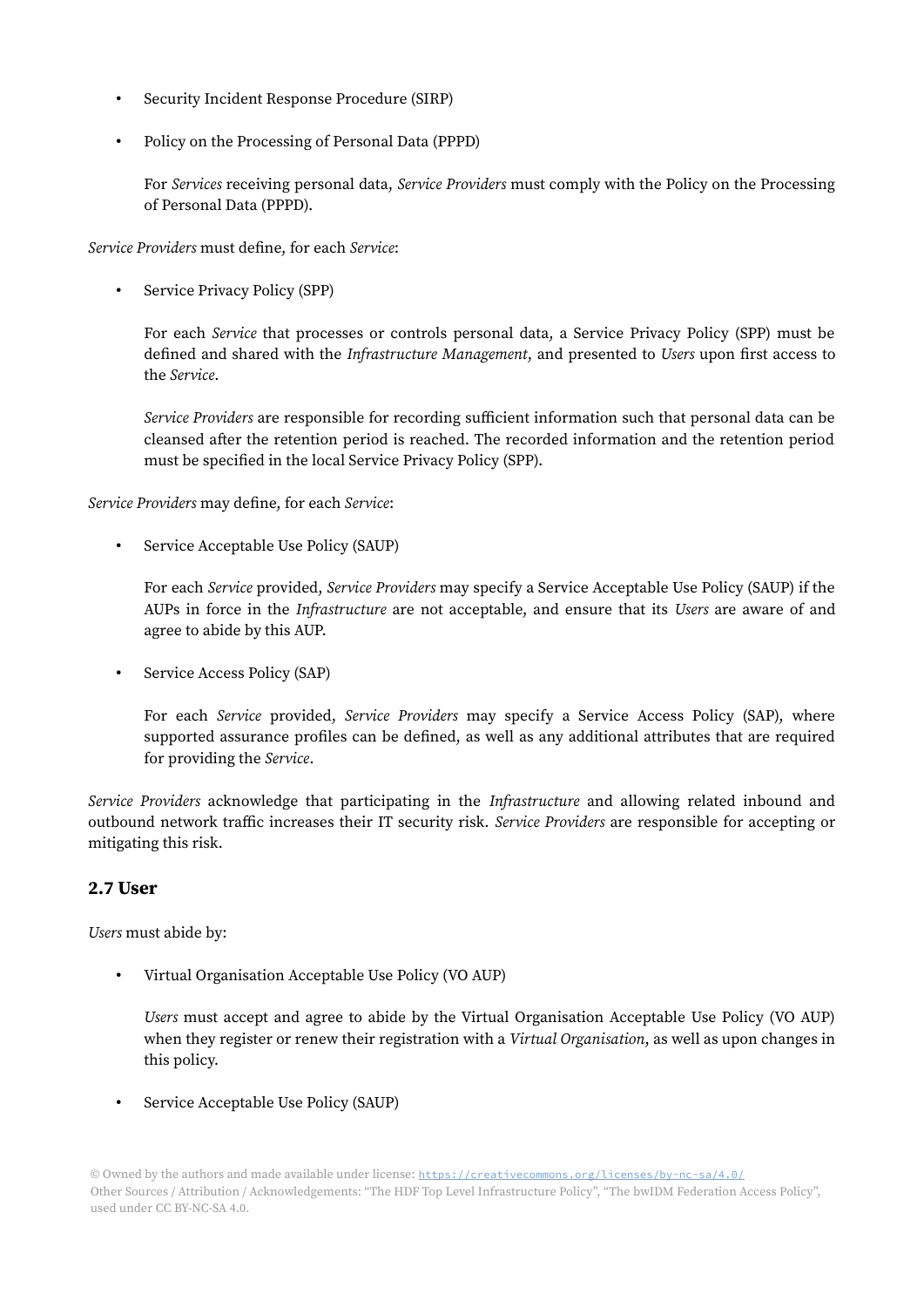Users must accept and agree to abide by the Service Acceptable Use Policy (SAUP) of each Service they use.

Users that have been authorised to use a Service by virtue of their membership in a Virtual Organisation must use the Service only in pursuit of the legitimate purposes of their Virtual Organisation.

Users must not attempt to circumvent any restrictions on access to Services. Users must show responsibility, consideration and respect towards other Participants in the demands they place on the Services.

Users may be held responsible for all actions taken using their credentials, whether carried out personally or not. No intentional sharing of User credentials is permitted.

# 3 ACCEPTABLE AUTHENTICATION ASSURANCE

In line with the REFEDS Assurance Framework (RAF) [3], assurance information is expressed by asserting individual assurance components, as well as composite assurance profiles. Assurance profiles can be composed by information derived from several sources in the Infrastructure: Identity Providers, Virtual Organisations, SP-IdP proxy (see [9] for AARC policy guidelines to effectively implement authentication assurance).

In the HIFIS Infrastructure, there is no minimal assurance level. Different assurance levels are supported explicitly. Identity Providers should support RAF [3]. Services should filter Users by their assurance level and the Virtual Organisation Management can (under specific circumstances) take measures to elevate the assurance of Users (e.g. by checking a person's passport according to defined procedures).

Assurance information will be propagated with the User's authentication token for relying Services to include in authorisation decisions. Only *Users* conforming to one of the approved authentication assurance profiles shall be granted access to the Infrastructure.

# 4 PHYSICAL AND NETWORK SECURITY

All the requirements for the physical security of *Services* are expected to be adequately covered by each Service Provider's local security policies and practices. The technical details of such additional requirements are contained in the procedures for operating and approving such Services.

Networking security of Services is expected to be adequately covered by each Service Provider's local security policies and practices.

# 5 EXCEPTIONS TO COMPLIANCE

Wherever possible, *Infrastructure* policies and procedures are designed to apply uniformly to all *Participants*. If this is not possible, for example due to legal or contractual obligations, exceptions may be made. Such exceptions should be time-limited and must be documented and authorised by the *Infrastructure Security* Contact and, if required, approved at the appropriate level of the Infrastructure Management.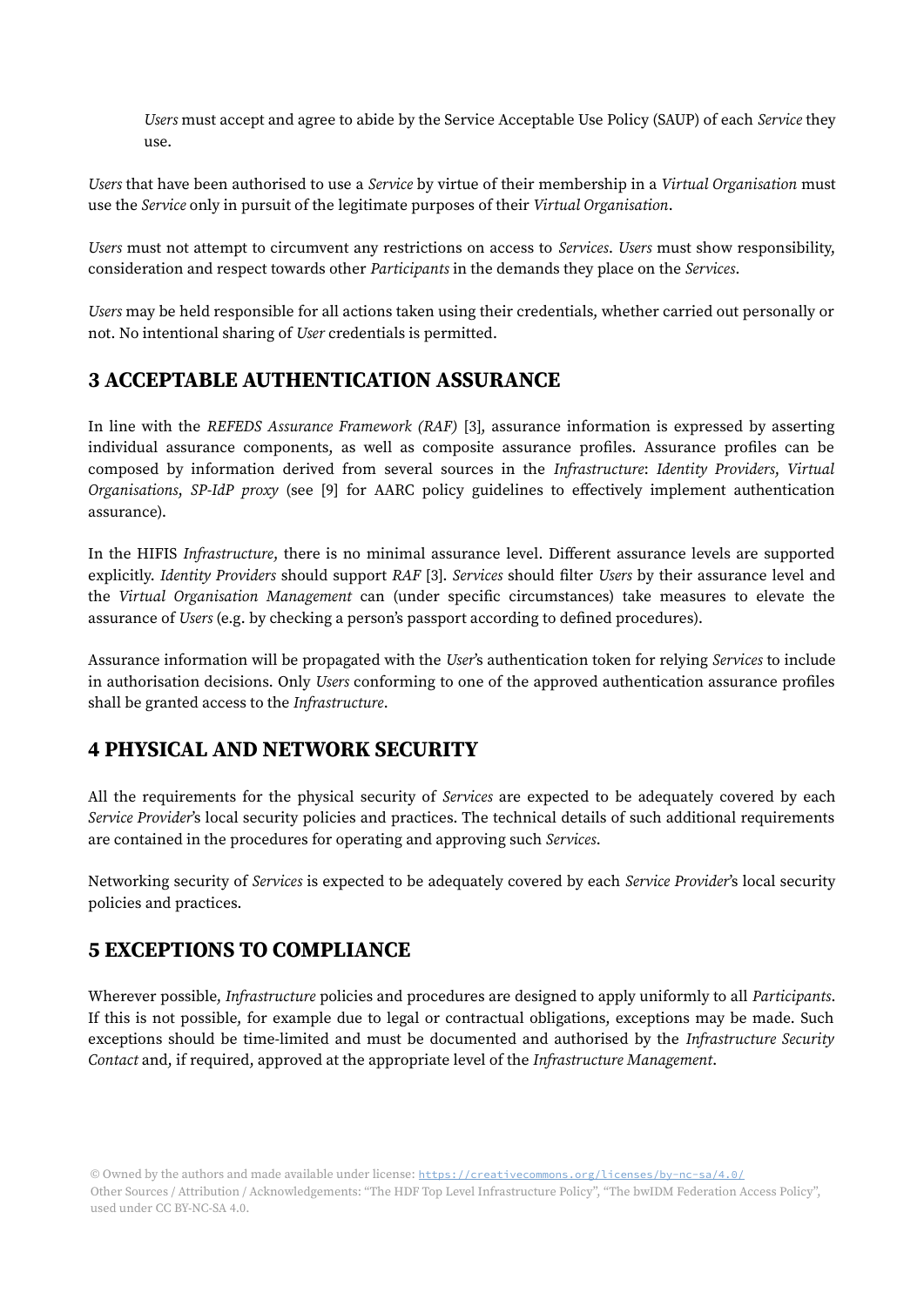In exceptional circumstances it may be necessary for Participants to take emergency action in response to some unforeseen situation which may violate some aspect of this policy for the greater good of pursuing or preserving legitimate Infrastructure objectives. If such a policy violation is necessary, the exception should be minimised, documented, time-limited and authorised at the highest level of the *Infrastructure* Management commensurate with taking the emergency action promptly, and the details notified to the Infrastructure Security Contact at the earliest opportunity.

# 6 SANCTIONS

Service Providers that fail to comply with this *policy* in respect of a *Service* they are operating may lose the right to have their Services recognised by the Infrastructure until compliance has been satisfactorily demonstrated again.

Identity Providers who fail to comply with this policy may lose their right of access to the Infrastructure until compliance has been satisfactorily demonstrated again.

Virtual Organisations who fail to comply with this policy may lose their right of access to and collaboration with the Infrastructure until compliance has been satisfactorily demonstrated again.

Users who fail to comply with this policy may lose their right of access to the Infrastructure, and may have their activities reported to their Virtual Organisation or their home organisation.

Any activities thought to be illegal may be reported to appropriate law enforcement agencies.

### 7 FEES

There are no charges for using the Infrastructure. The billing of paid Services does not fall under the jurisdiction of the Infrastructure and may be subject to bilateral agreements between the individual Participants.

# 8 SALVATORY CLAUSE

Should any provision of this policy be or become invalid, this shall not affect the validity of the remaining provisions or the agreement as a whole. The provision shall be replaced retroactively by a provision which is legally permissible and whose content comes close to the original provision. The same applies to existing loopholes.

This policy is subject to German law and German jurisdiction.

# 9 REFERENCES

[1] HIFIS Policies - <https://hifis.net/policies>

[2] Security Incident Response Trust Framework for Federated Identity (Sirtfi) - <https://refeds.org/sirtfi> [3] REFEDS Assurance Framework (RAF) - <https://refeds.org/assurance>

[4] REFEDS Research and Scholarship Entity Category - [https://refeds.org/category/research-and](https://refeds.org/category/research-and-scholarship)[scholarship](https://refeds.org/category/research-and-scholarship)

[5] DFN-AAI - <https://doku.tid.dfn.de/>